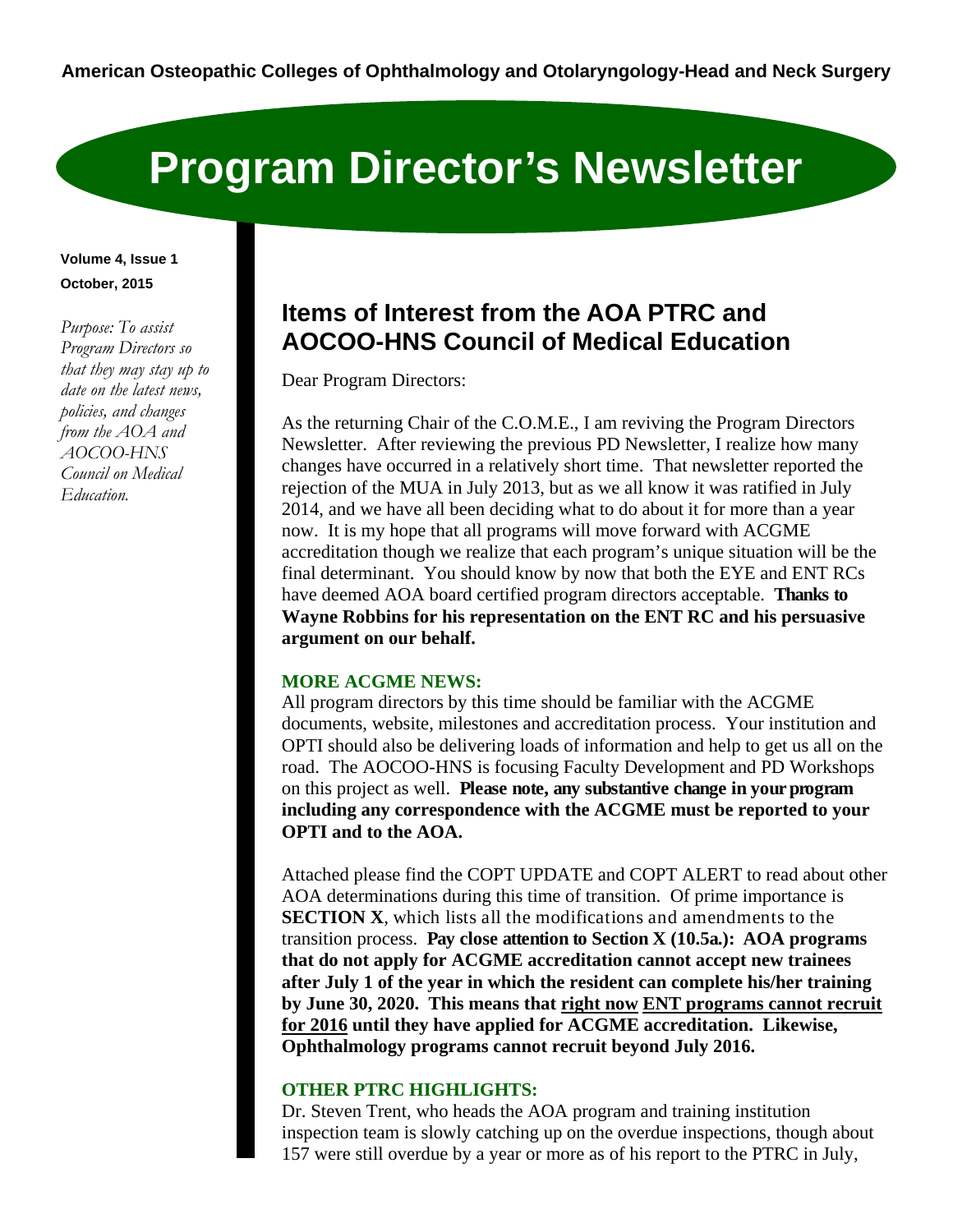#### **American Osteopathic Colleges of Ophthalmology and Otolaryngology-Head and Neck Surgery**

4764 Fishburg Road Suite F Huber Heights, OH 45424

Phone: 800-455-9404, 937-233-5653 Fax: 937-233-5673 E-mail: dbailey@aocoohns.org

**Program Directors dedicated web page - http:// www.aocoohns.org/residency -resources/programdirectorsfaculty-information/** 



2015. He has recruited more inspectors and held inspector workshops to provide more breadth. Note that **all AOA inspections will cease in 2020**, if not sooner, as all remaining "Osteopathic" programs will be receiving accreditation by the ACGME.

The AOA reported that 2154 new postgraduate training positions have been created over the past year. 146 are for traditional rotating internships, and 1888 are for various residencies, the majority of which are in primary care. 120 fellowship positions have been created. At least on paper 10 new ENT positions have been created, though there is some concern whether or not they will be filled (hospital politics). Nothing new for Ophthalmology, and sadly it is known that several of our programs will be closing or not moving forward on the ACGME road. **The College office requests that you keep them informed of any change of status in your program**.

### **C.O.M.E. TASKS:**

Our new Year-end evaluations for residents and programs were initiated this past summer and you all responded by completing them with 100% compliance. Hopefully, you found them far less cumbersome than the old 16 page report for each resident. At the September C.O.M.E. meeting we completed our program and resident reviews, and found the new forms much easier to handle. Based on your feedback, we made several modifications that should clarify some of the questions that arose the first time around. Please refer to the website for the revised forms for next years' reports. Any program that will not be seeking ACGME accreditation will be required to use these forms until their program terminates. **Those programs with preaccreditation status from the ACGME will still need to use these forms until full accreditation is attained. In addition, it is recommended that your residents still maintain detailed logs of their cases.** 

The C.O.M.E. will continue to function on your behalf as long as the AOA is responsible for accreditation of your training program. We will try to keep you up to date on the changing landscape of medical education. We encourage and appreciate your feedback, suggestions, questions and reports on your program' progress down the ACGME road. Please provide them to me personally and/or to the College office.

Sincerely, Sidney Kay Simonian, DO Chair, Council on Medical Education AOCOOHNS sksimonian@comcast.net cell: 248-245-3213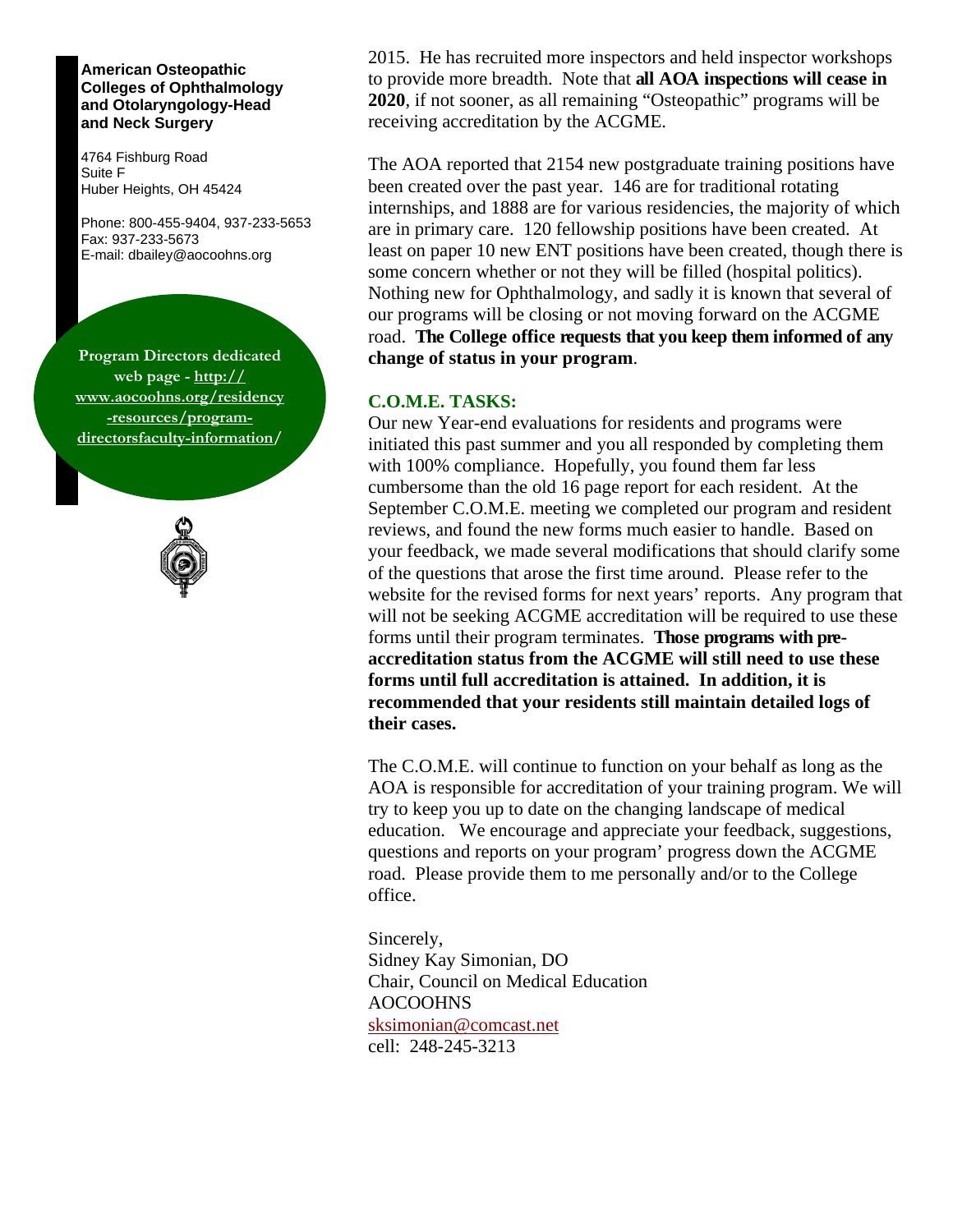# **Debra Bailey-AOCOO-HNS.org**

**From:** AOA Council on Postdoctoral Training <postdoc@osteopathic.org> **Sent:** Friday, August 28, 2015 8:35 AM **To:** dbailey@aocoohns.org **Subject:** COPT Newsletter - August 2015



# COPT Meeting Report

#### **Institutional Reviews**

A report presented by the Institution and Internship Evaluation Committee (IIEC) recommended consideration of a new format of institutional reviews, which in the past had been conducted as a separate review with a separate crosswalk. The new consensus recommendation integrates relevant areas of institutional reviews with all program reviews to avoid the separate review and crosswalk. The concept was accepted in concept by the COPT and upon development by the IIEC will be brought back to COPT for final approval.

# **AOA Recognition of ACGME PGY1 Year**

As a parameter to be utilized for DOs completing ACGME accredited training that wish to have AOA recognition, the following resolution has been approved by the AOA Board of Trustees: "That an osteopathic physician who successfully completes an osteopathic-focused track in an ACGME accredited PGY-1 program that has received osteopathic recognition will be deemed to have completed an AOA approved PGY-1 year for the purpose of satisfying state licensure requirements."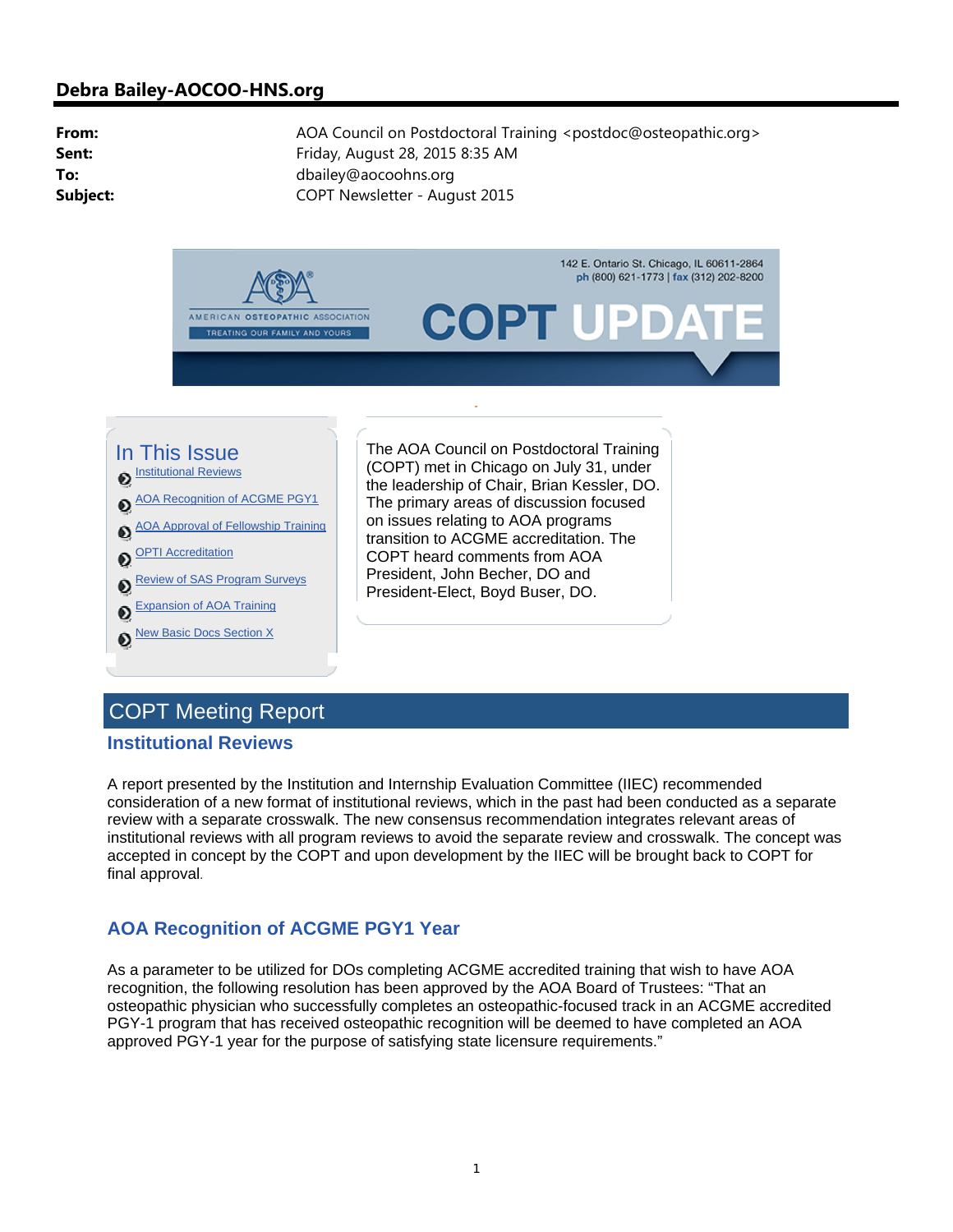# **AOA Approval of Non-Accredited Fellowship Training in Existing ACGME Fellowship Programs**

In an effort to permit DO trainees to become eligible for AOA certification in a specialty after training in an ACGME accredited fellowship program but not in an ACGME accredited position, the COPT developed the following resolution which was approved by the AOA Board of Trustees: "During the transition to the single accreditation system for graduate medical education, DO fellows who are in a currently non-accredited position in an ACGME accredited fellowship may be eligible for AOA approval of their fellowship training. Upon validation of successful completion of an ACGME accredited program by the AOA Specialty College Evaluating Committee (SPEC), a recommendation for AOA training approval will be forwarded to PTRC for final AOA training approval and eligibility for AOA certification examination."

# **OPTI Accreditation**

COPT briefly discussed potential roles for OPTIs, aside from functioning as ACGME sponsor institutions. The Council of Osteopathic Postdoctoral Training Institutions (COPTI) is also reviewing and evaluating benefits of OPTI for continued discussion and development at future meetings.

# **Review of April and June 2015 Program Surveys**

The AOA surveyed AOA Program Directors and Directors of Medical Education (DMEs) regarding plans for programs and institutions to enter the single accreditation system. COPT reviewed results of program surveys completed in both April and June. They revealed:

- The percentage of programs that intend to apply during 2015- 47%.
- The percentage that intend to apply for osteopathic recognition-61%, Unsure-22%.

The AOA will continue to send surveys out to program directors and DMEs quarterly.

# **Expansion of AOA Training**

A review of OGME, AOA programs and positions over the past 12 months (July, 204-July, 2015) showed a growth of new internships, residencies and fellowships of 163 programs with positions as follows:

Internship 146 Residency 1888 Fellowship 120 **Total Positions 2154**

# **New Section X: AOA Program Accreditation to Single Accreditation System**

This new section to the AOA Basic Documents represents absolute policies developed by COPT and approved by AOA Board of Trustees to govern program development and expansion during the period of transition to the single accreditation system. This is very important and must be reviewed by all DMEs and Program Directors. It is in effect NOW! A special **COPT e-Alert documenting all of these new policies is published and being sent to all SPECs, DMEs Program Directors and OPTIs.**

# Find Answers to Your Questions

Educate yourself on changes that impact the osteopathic medical profession by visiting Osteopathic.org.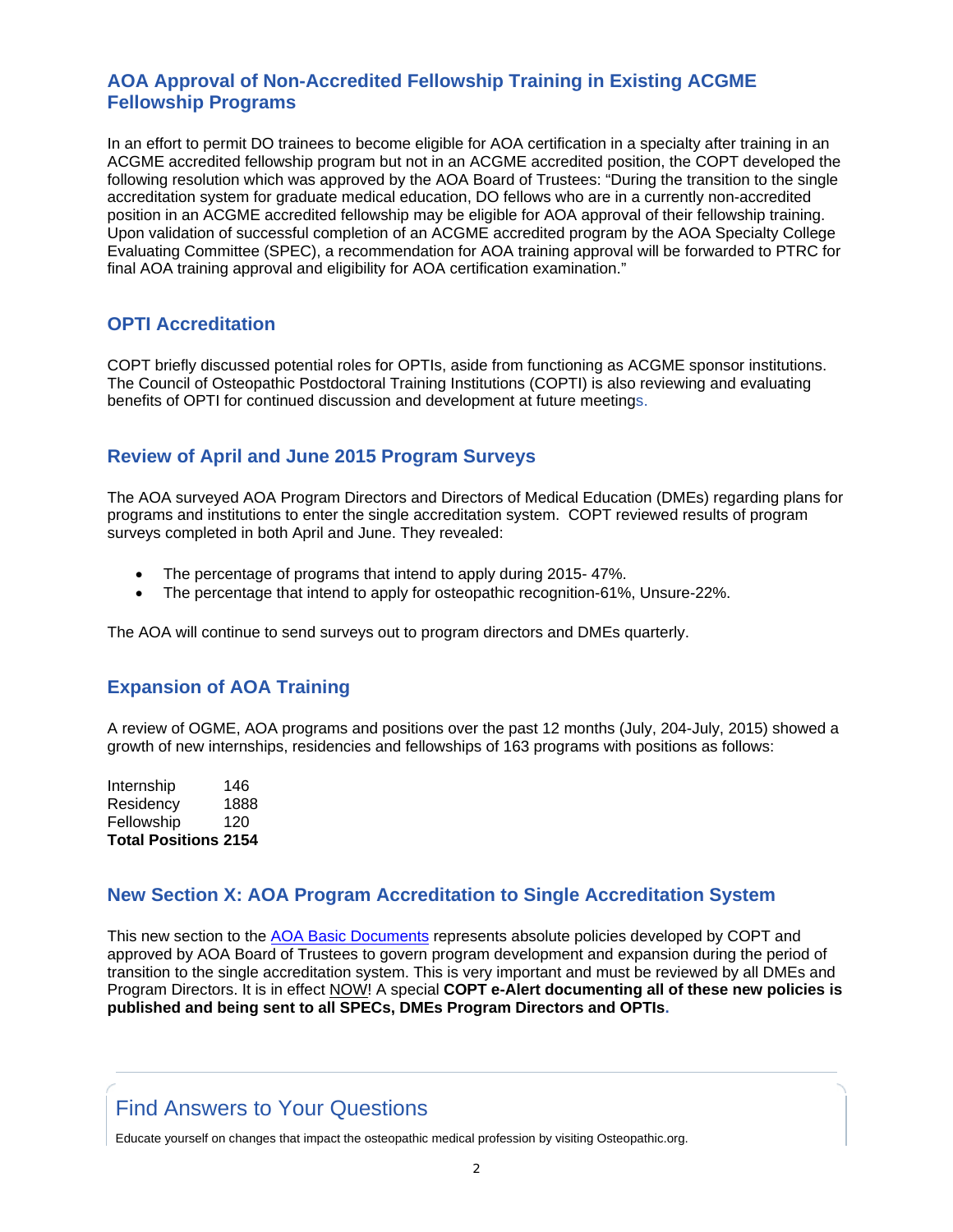

#### American Osteopathic Association

142 East Ontario Street, Chicago, IL 60611 | Toll-free phone: (800) 621-1773 | General phone: (312) 202-8000

To ensure delivery of Department of Education e-Newsletter, please add "<u>imcnairy@osteopathic.org</u>" to your email address book or Safe Sender List. To safely unsubscribe from this newsletter, click here.

Powered By **Miniformz**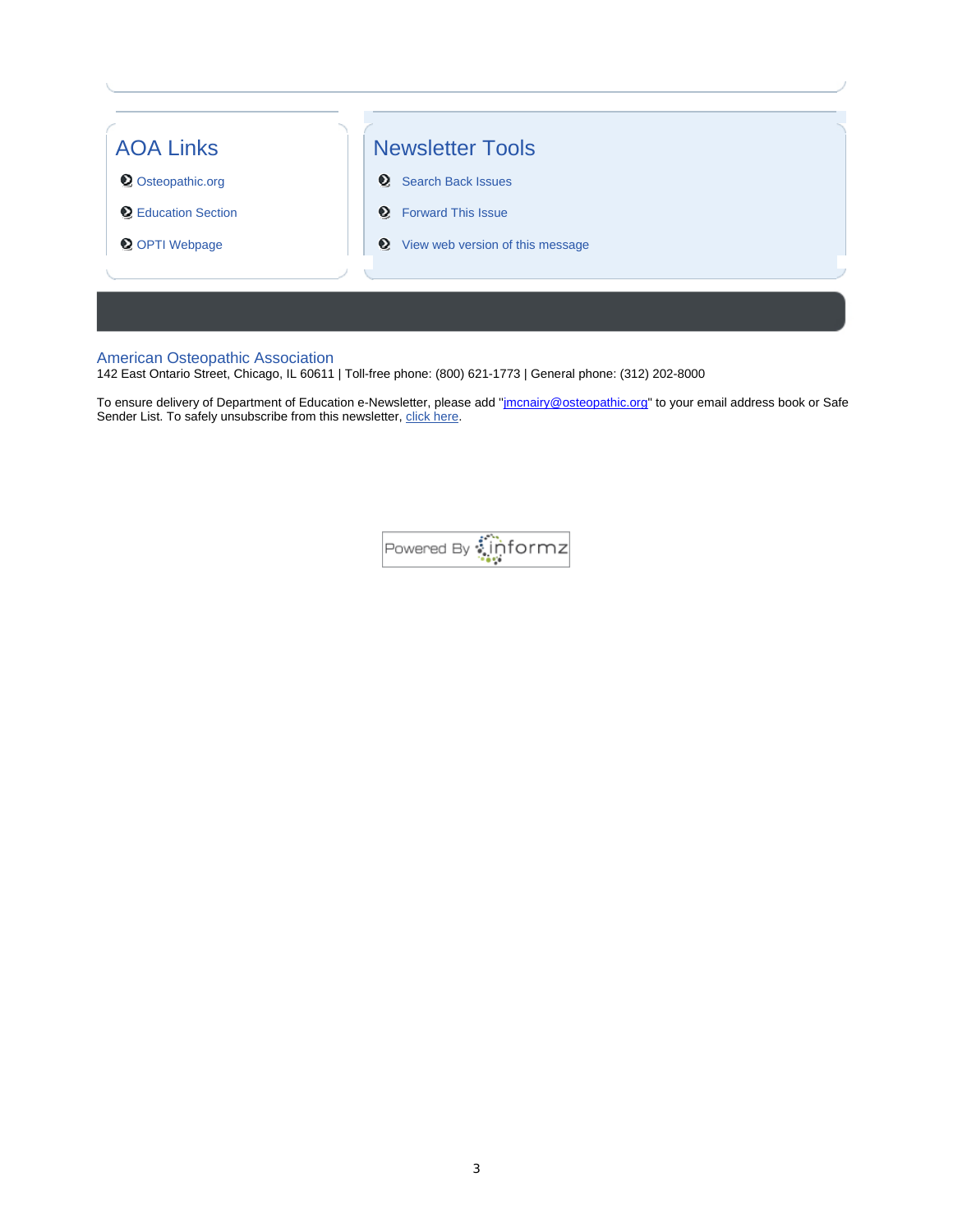## **Debra Bailey-AOCOO-HNS.org**

From: AOA Postdoctoral Training <postdoc@osteopathic.org> **Sent:** Friday, August 28, 2015 8:39 AM **To:** dbailey@aocoohns.org **Subject:** COPT e-Alert - Basic Documents Section X







New Section X

Explanation for Standard 10.5a

<sup>Questions</sup>

The AOA Council on Postdoctoral Training (COPT) met in Chicago on July 31, 2015. At the meeting, the COPT reviewed the newly approved Section X, AOA Program Accreditation During Transition to the Single Accreditation System to be included into the AOA Basic Documents. This Section X has been approved by the AOA Board of Trustees. The information in Section X is of great significance to all currently accredited AOA programs regardless of ACGME transition status. Please review completely.

# **Section X: AOA Program Accreditation during Transition to Single Accreditation System**

#### **10.1 Revisions to Specialty Basic Standards**

The specialty college must provide documentation to COPT validating a need for the revisions to their specialty basic standards.

#### **10.2 New Program Approvals**

New AOA program applications after July 1, 2015 will require evidence of a documented plan for transition to ACGME accreditation.

#### **10.3 Increase Approvals**

a. Applications for program increases will require evidence that the program is in a Medicare cap building period or provide other valid rationale to warrant the increase in size.

b. Applications for program increase after July 1, 2015 will require evidence of a documented plan for transition to ACGME accreditation.

#### **10.4 ACGME Accreditation Correspondence**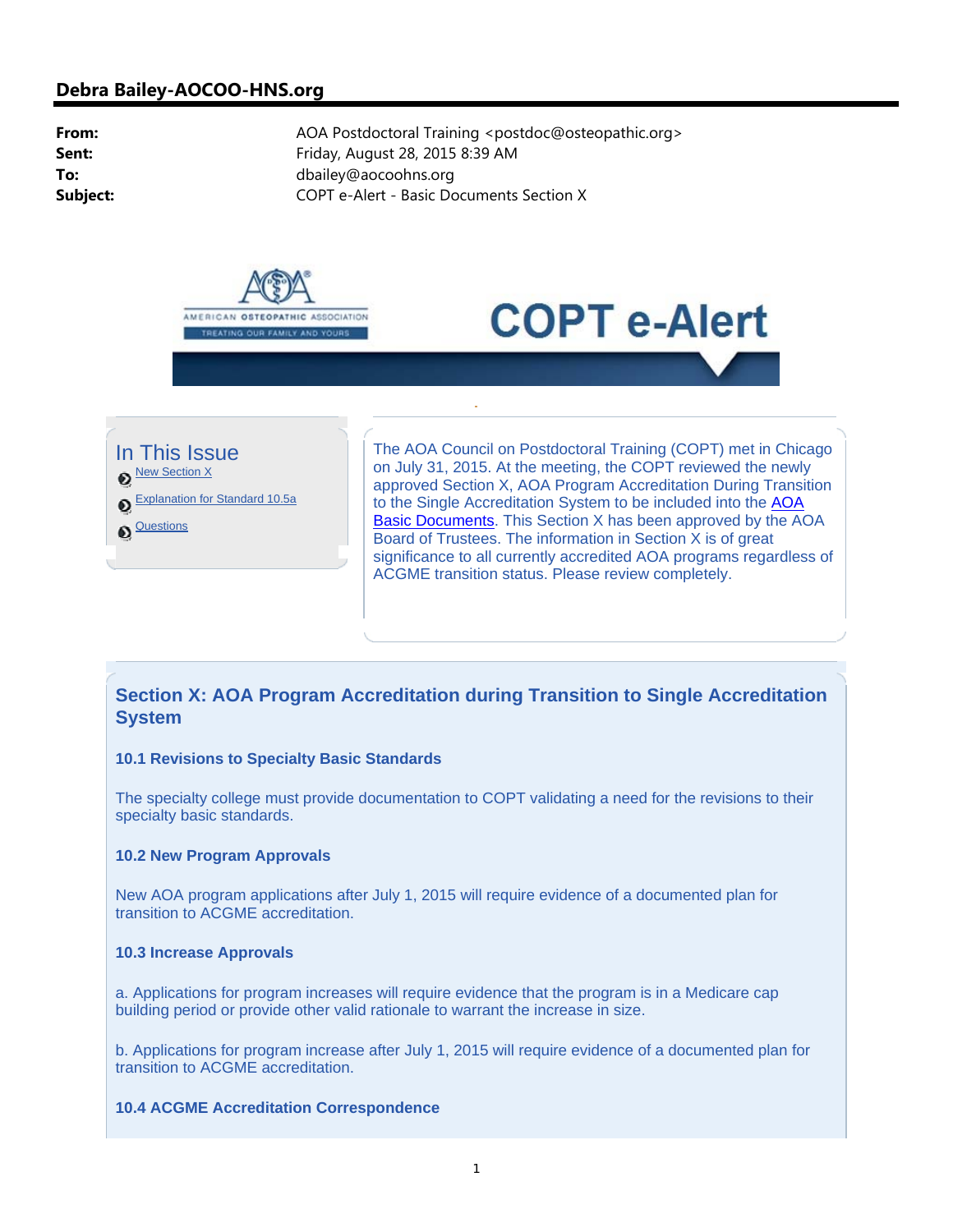a. The ACGME accreditation status of AOA OPTIs, institutions, or programs (pre-accreditation, continued pre-accreditation, initial accreditation contingent, initial accreditation, etc) is considered a substantive change (Standard A.5.2).

b. AOA-approved programs, institutions, and OPTI are required to forward all correspondence (including ACGME Letters of Notification) regarding their ACGME accreditation status to their OPTI, the AOA, and the specialty college within 30 days of receipt.

c. Failure to comply with this policy will be reported to the Program and Trainee Review Council (PTRC) and Council on Osteopathic Postdoctoral Training Institutions (COPTI) and may result in probation or closure.

**10.5 AOA Program Actions** *Per the current PTRC Handbook, the PTRC has the ability to place a program on probation with or without the ability to recruit based on recommendation of the SPEC provided there are critical deficiencies that affect the quality of the program.* 

a. AOA programs that do not apply for ACGME accreditation cannot accept new trainees after July 1 of the year in which the resident can complete their training by June 30, 2020.

#### **10.6 Continued Pre-Accreditation Status**

AOA programs that have continued pre-accreditation status for 2 full years and have trainees that cannot complete their training by June 30, 2020 must work with their OPTI and sponsoring institution to develop and submit a plan for the potential transfer all trainees to an ACGME accredited program. The plan will be reviewed by the SPEC and PTRC for approval. This does not negate continued application for ACGME initial accreditation.

#### **10.7 ACGME Application Process**

Any AOA accredited programs that have not submitted an application for ACGME accreditation by July 1, 2016 must notify their sponsoring OPTI, the AOA, the specialty college, its residents, and all trainee applicants, and may not accept any new trainees that cannot be program complete by June 30, 2020.

#### **10.8 Exemptions**

PTRC has the ability to approve exemptions to Section X policies on a case-by-case basis.

## **Explanation for Standard 10.5a**

#### *Standard 10.5a applies to all programs, not just programs on probation*.

**Example 1:** A surgery program could accept new residents on July 1, 2016 as long as it has applied for ACGME accreditation by June 30, 2016. The surgical program would be in violation of the policy if it accepted new trainees on July 1, 2016 without having applied to the ACGME for accreditation or granted an exemption by PTRC.

**Example 2:** A family medicine program could accept new residents on July 1, 2018 as long as it has applied for ACGME accreditation by June 30, 2018. The family medicine program would be in violation of the policy if it accepted new trainees on July 1, 2018 without having applied to the ACGME for accreditation or granted an exemption by PTRC.